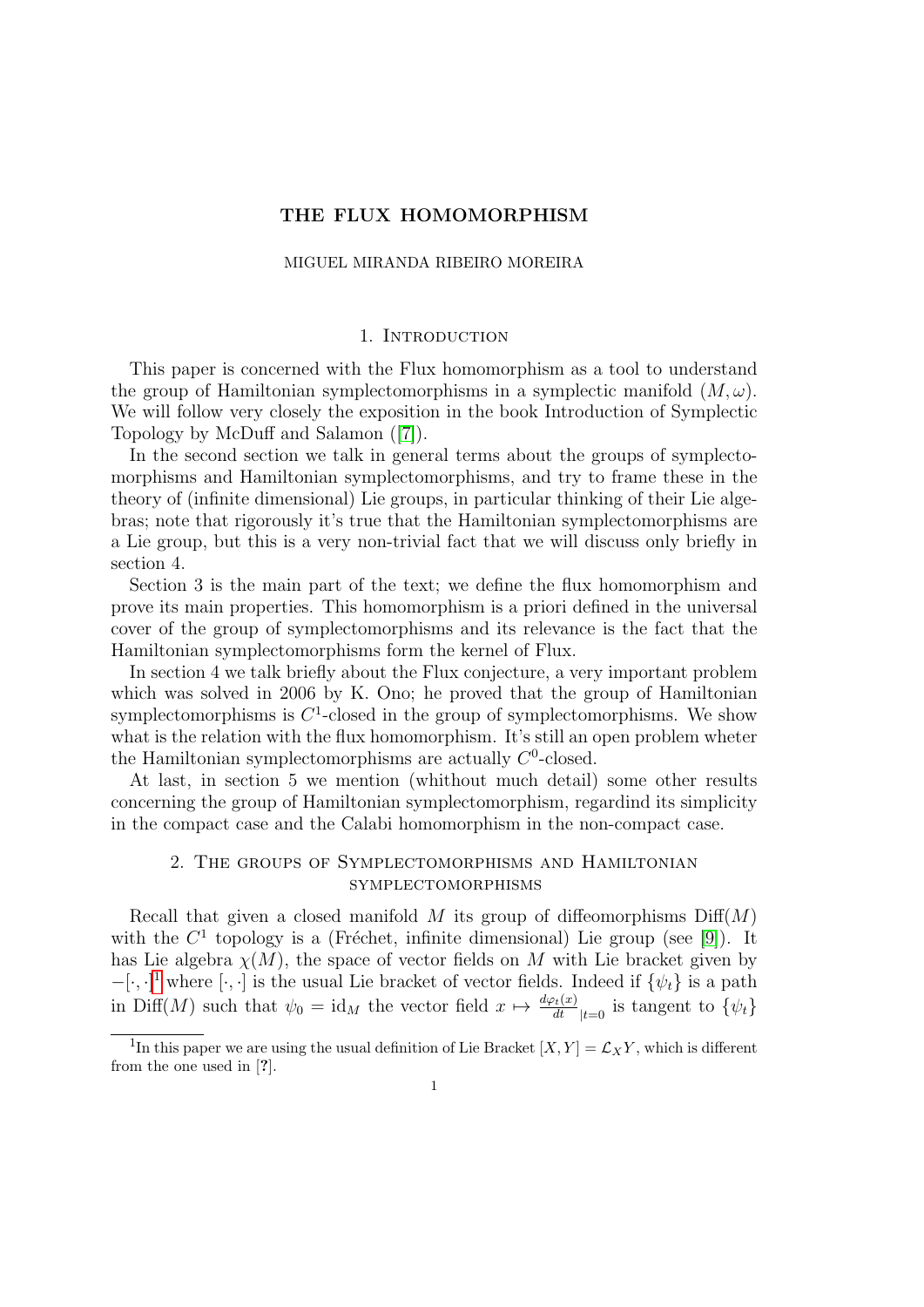at  $t = 0$ . Given such a path (that is, an isotopy of diffeomorphisms), we call its infinitesimal generator the time dependent vector field  $X_t$  which is defined by

$$
\frac{d\psi_t}{dt} = X_t \circ \psi_t.
$$

The exponential of  $X \in \chi(M)$  is the time-1 map of the flow of X, that is,  $\exp(X) = \varphi_1^X.$ 

Given a symplectic manifold  $(M, \omega)$  we are interested in studying the subgroup of symplectomorphisms  $\text{Symp}(M,\omega) \subseteq \text{Diff}(M)$ . This is a closed Lie subgroup<sup>[2](#page-1-0)</sup> and has corresponding Lie sub-algebra the algebra of symplectic vector fields

$$
\chi^{\text{symp}}(M,\omega) = \{ X \in \chi(M) : \iota(X)\omega \text{ is closed} \} \subseteq \chi(M).
$$

To give a local model to  $Symp(M,\omega)$  we use Weinstein's Lagrangian theorem to identify sufficiently  $C^1$ -small symplectomorphisms with closed forms, giving then a coordinate chart for a neighborhood of id. This is done as follows: we consider the symplectic manifold  $(M \times M, \omega \oplus (-\omega))$ . Its diagonal  $\Delta = \{(x, x) : x \in M\} \cong M$ is a Lagrangian submanifold, so by Weinstein's theorem there is a symplectomorphism  $\Phi : \mathcal{N}(\Delta) \to \mathcal{N}(M_0)$  from a neighborhood of  $\Delta$  to a neighborhood of the zero section  $M_0 \subseteq T^*M$ . For a sufficiently small  $C^1$  neighborhood  $\mathcal U$  of the identity in Symp $(M, \omega)$  for every  $\psi \in \mathcal{U}$  we have that graph $(\psi) \subset \mathcal{N}(\Delta)$  and there is a closed form  $\sigma \in \Omega^1(M)$  such that  $\text{graph}(\sigma) = \Phi(\text{graph}(\psi))$  (here we think of  $\sigma$  as a section  $M \to T^*M$ ). Thus we define a coordinate chart

$$
\mathcal{C}: \mathcal{U} \to \mathcal{V} \subseteq \{\text{closed 1-forms on } M\}.
$$

This shows that  $\text{Symp}(M,\omega)$  is a Lie group locally modeled by {closed 1-forms}  $\subseteq$  $\Omega^1(M)$ . In particular it is locally path connected.

An important subgroup of the symplectomorphism group is the group of Hamiltonian symplectomorphisms.

**Definition 1.** A vector field is said to be Hamiltonian if  $\iota(X)$  *w* is exact, that is,  $\iota(X)\omega = dH$  for some  $H \in C^{\infty}(M,\mathbb{R})$ . We denote the set of Hamiltonian vector fields by  $\chi^{\text{ham}}(M,\omega)$ .

We say that an isotopy  $\{\psi_t\}$  is a Hamiltonian isotopy if its infinitesimal generator  $X_t$  is Hamiltonian for every t. A symplectomorphism  $\psi$  is said to be Hamiltonian if there is a Hamiltonian isotopy  $\{\psi_t\}$  such that  $\psi_0 = id$  and  $\psi_1 = \psi$ . We denote by  $\text{Ham}(M, \omega)$  the group of Hamiltonian symplectomorphisms.

Note that  $\psi$  being a Hamiltonian symplectomorphism means that it's the time-1 map of the flow generated by a time dependent Hamiltonian  $H_t$ . This shows that Arnold's conjecture is essentially a question about Hamiltonian symplectomorphisms: it bounds from below the number of fixed points of a Hamiltonian symplectomorphism.

<span id="page-1-0"></span><sup>&</sup>lt;sup>2</sup>The fact that it's closed in the  $C<sup>1</sup>$  topology comes straightorwardly from the definition. Eliashberg-Gromov rigidity theorem tells the non-trivial fact that it's also  $C<sup>0</sup>$ -closed.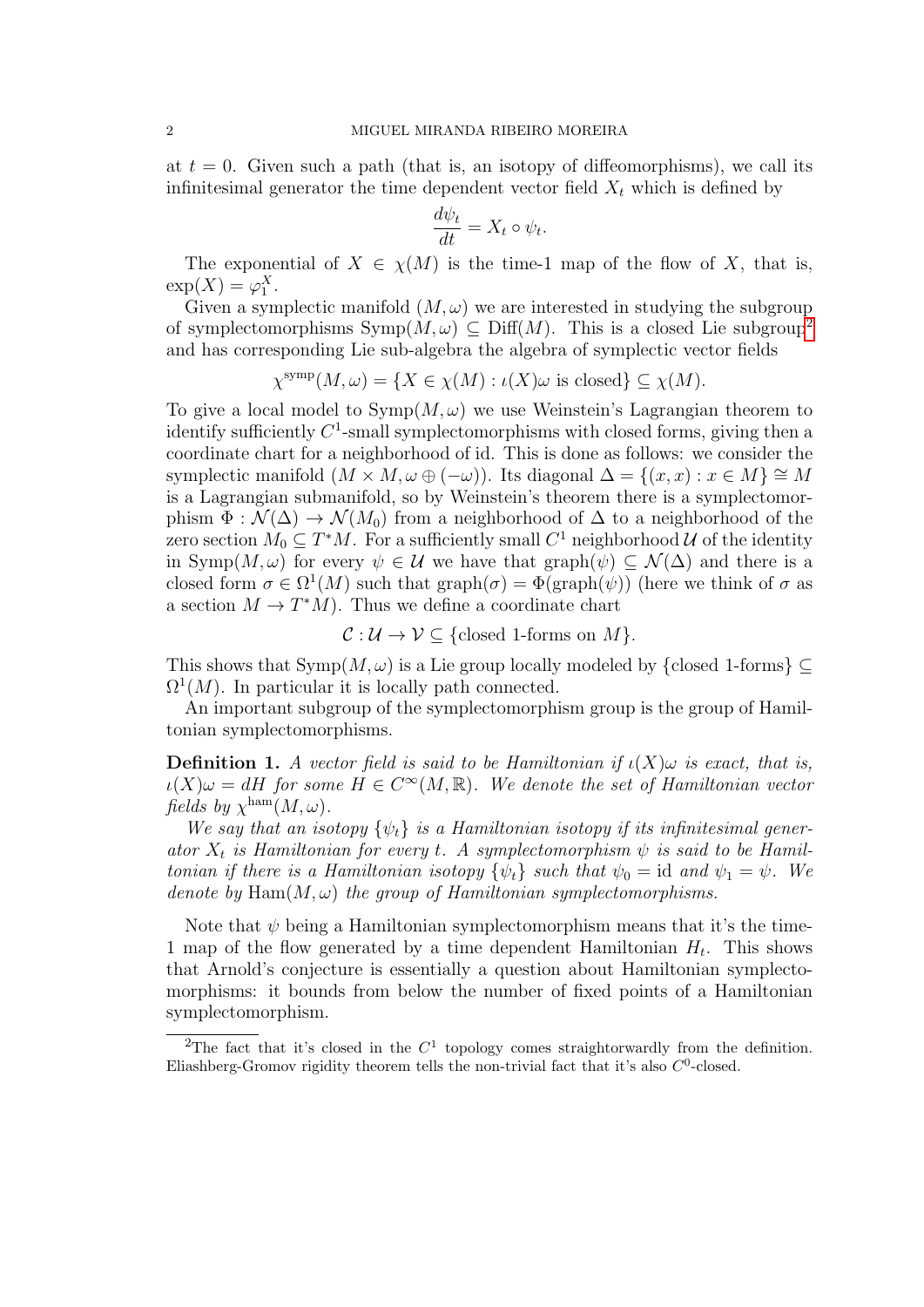Note that  $\chi^{\text{ham}}(M,\omega)$  is the kernel of the map  $f: \chi^{\text{symp}}(M,\omega) \to H^1(M;\mathbb{R})$ defined by

$$
X \mapsto [\iota(X)\omega] \in H^1(M; \mathbb{R}).
$$

**Proposition 1.** The map f above defined is a Lie algebra homomorphism (where  $H^1(M;\mathbb{R}) \cong \mathbb{R}^{\beta_1}$  has the trivial Lie bracket).

In particular  $\chi^{\text{ham}}$  is a Lie ideal of  $\chi^{\text{symp}}$ .

Proof. Let  $X, Y \in \chi^{\text{symp}}(M, \omega)$ . Recall that we have the identity  $\iota([X, Y]) =$  $[\mathcal{L}_X, \iota(Y)]$ . Hence, we compute as follows:

$$
\iota([X,Y])\omega = \mathcal{L}_{X}\iota(Y)\omega - \iota(Y)\mathcal{L}_{X}\omega = d(\iota(X)\iota(Y)\omega) + \iota(X)d(\iota(Y)\omega)
$$
  
=  $d(\iota(X)\iota(Y)\omega)$ 

We used that  $\mathcal{L}_X \omega = d\iota(Y) \omega = 0$  (because X and Y are symplectic) and Cartan's magic formula. Hence  $\iota([X,Y])\omega$  is exact and so  $f([X,Y]) = 0$  for any  $X, Y \in$  $\chi^{\mathrm{symp}}(M,\omega).$ 

The fact that  $\chi^{\text{ham}}(M,\omega)$  is a Lie sub-algebra suggests that  $\text{Ham}(M,\omega)$  is the Lie subgroup corresponding to it (and actually, since it's a Lie ideal, we would expect  $\text{Ham}(M,\omega)$  to be a normal subgroup). However in infinite dimensional Lie groups the correspondence between Lie sub-algebras and Lie subgroups does not work in general, so it's not even obvious by now that  $\text{Ham}(M, \omega)$  is a subgroup. The following proposition shows this is true.

**Proposition 2.** The set Ham $(M, \omega) \subseteq \text{Symp}(M, \omega)$  is a normal and path-connected subgroup.

*Proof.* We can check that if  $\{\psi_t\}$ ,  $\{\phi_t\}$  are Hamiltonian isotopies generated by  $H_t$ and  $G_t$ , respectively, then  $\{\psi_t \circ \psi_t\}$  is generated by  $H_t + G_t \circ \psi_t^{-1}$  and  $\{\psi_t^{-1}\}$  is geneated by  $-H_t \circ \psi_t$ ; moreover if  $\varphi$  is any symplectomorphism then  $\{\varphi^{-1} \circ \psi_t \circ \varphi\}$ is generated by  $H_t \circ \varphi$ . The fact that  $\text{Ham}(M, \omega)$  is path-connected follows from the definition.

**Remark 1.** If we have a non-compact symplectic manifold  $(M, \omega)$  we can recover most of what was said if we replace the groups of diffeomorphisms, symplectomorphisms, etc. by their compactly supported variations. For instance

 $\text{Diff}^{c}(M) = \{ \psi \in \text{Diff}(M) : \psi \text{ has compact support} \}.$ 

The support of a diffeomorphism is the closure of  $\{x : \psi(x) \neq x\}$ . In this case the infinitesimal generators all have compact support as well and hence the map f is defined not onto  $H^1(M;\mathbb{R})$  but onto  $H^1_c(M;\mathbb{R})$ , the compactly supported cohomology·

The idea to study the group of Hamiltonian symplectomorphisms is the following: we know that  $\chi^{\text{ham}}(M,\omega)$  is the kernel of a Lie algebra homomorphism f which we described before, and "morally"  $\chi^{\text{ham}}(M,\omega)$  is the Lie algebra of  $\text{Ham}(M,\omega)$ .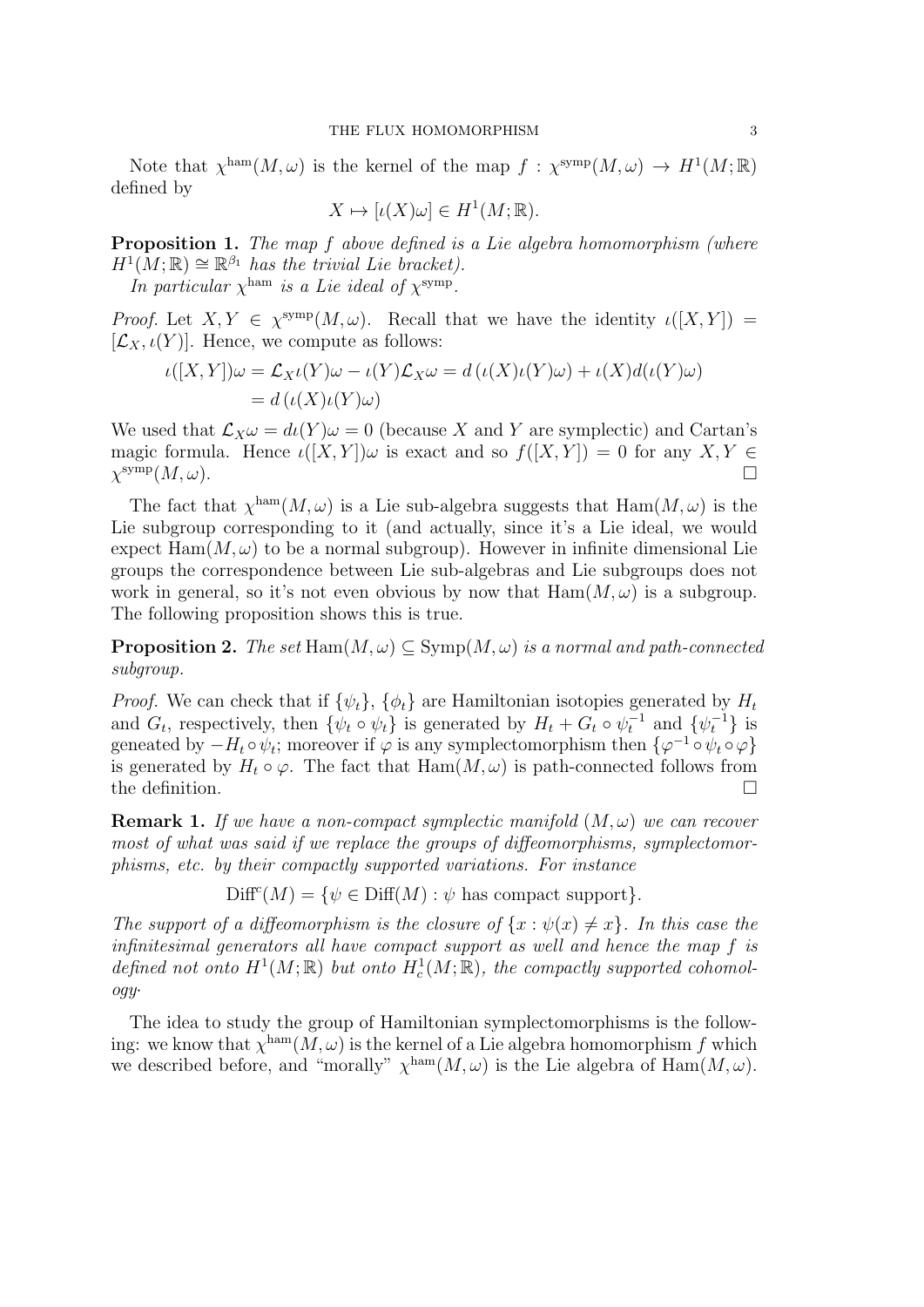Hence we'd like to integrate  $f$  to a homomorphism of Lie groups. By Lie's sec-ond theorem (see [\[8\]](#page-13-2)) we can integrate f to a homomorphism  $\widetilde{\mathrm{Symp}}_0(M, \omega) \to$  $H^1(M;\mathbb{R})$  where  $\widetilde{\mathrm{Symp}}_0(M,\omega)$  is the universal cover of the connected component of the identity of  $\text{Symp}(M,\omega)$ .

This universal cover can be described as equivalence classes of symplectic isotopies up to homotopies with fixed end points. More precisely

$$
\widetilde{\mathrm{Symp}}_0(M,\omega) = \{ \psi \in C^\infty([0,1],\mathrm{Symp}(M,\omega)) : \psi_0 = \mathrm{id} \} / \sim
$$

where  $\{\psi_t^0\} \sim \{\psi_t^1\}$  if there is a  $(C^{\infty})$  homotopy  $s \mapsto \{\psi_t^s\}$  with fixed endpoints, i.e. such that  $\psi_0^s = \text{id}$  and  $\psi_1^s = \psi$  for any  $s \in [0, 1]$ .

The projection  $\widetilde{\mathrm{Symp}}_0 \to \mathrm{Symp}$  is given by  $\{\psi_t\} \mapsto \psi_1$ . We can give a group structure to  $\widetilde{\mathrm{Symp}_0}$  in two (equivalent) ways, either by defining the product of isotopies with pointwise composition or with concatenation. That is

$$
[\psi_t] \cdot [\varphi_t] = [\eta_t] = [\theta_t]
$$

where  $\eta_t = \psi_t \circ \varphi_t$  and

$$
\theta_t = \begin{cases} \psi_{2t} & \text{if } 0 \le t \le 1/2\\ \psi_1 \circ \varphi_{2t-1} & \text{if } 1/2 \le t \le 1. \end{cases}
$$

### 3. The Flux Homomorphism

With the ideas before in mind, we define now the Flux homomorphism.

**Definition 2.** Given a symplectic isotopy  $\{\psi_t\}$  we define its flux as

Flux 
$$
(\{\psi_t\}) = \int_0^1 [\iota(X_t)\omega] dt \in H^1(M; \mathbb{R})
$$

where  $X_t$  is the (symplectic) vector defined by

$$
\frac{d\psi_t}{dt} = X_t \circ \psi_t.
$$

We'll see shortly that Flux is invariant with respect to homotopies with fixed end points, and hence descends to a map  $\widetilde{\mathrm{Symp}}_0(M,\omega) \to H^1(M;\mathbb{R})$ , and moreover that this map is a homomorphism, called the flux homomorphism. Moreover this homomorphism integrates  $f$ ; indeed this is something general about integrating Lie algebra morphisms  $f: \mathfrak{g} \to \mathbb{R}^n$ 

Another way to write the flux homomorphism is by regarding  $H^1(M;\mathbb{R})$  as  $Hom(\pi_1(M), \mathbb{R})$  via identifying  $[\alpha] \in H^1(M; \mathbb{R})$  with the homomorphism

$$
\pi_1(M) \ni [\gamma] \mapsto \int_{\gamma} \alpha = \int_{S^1} \gamma^* \alpha \in \mathbb{R}.
$$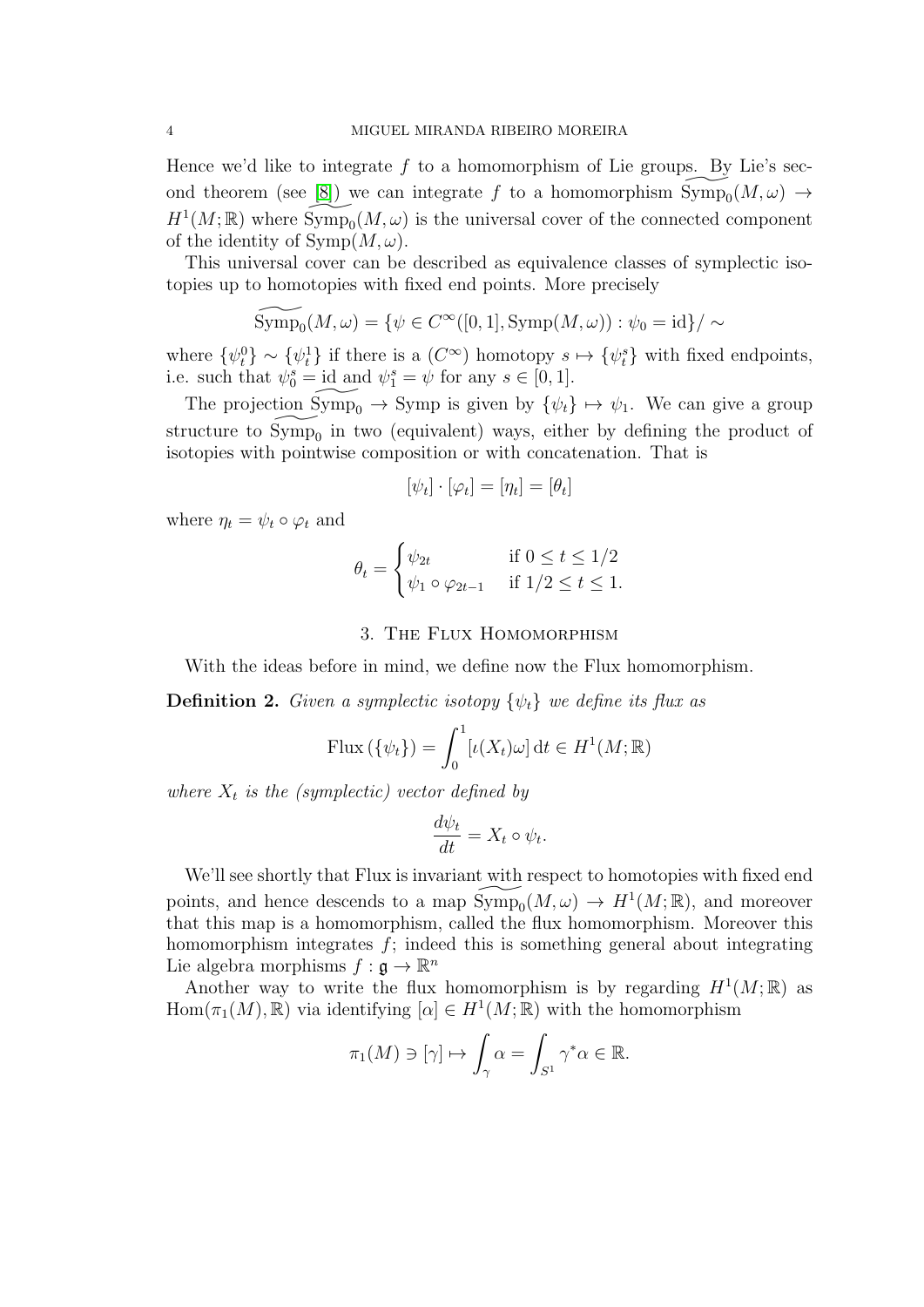Under this identification, the flux homomorphism sends a path  $\{\psi_t\}$  to the homomorphism

$$
[\gamma] \mapsto \int_0^1 \int_0^1 \omega(X_t(\gamma(s)), \dot{\gamma}(s)) ds.
$$

Given a symplectic isotopy  $\{\psi_t\}$  and a loop  $\gamma$  consider the map  $\beta: S^1 \times [0, 1] \to M$ defined by  $\beta(s,t) = \psi_t^{-1}(\gamma(s))$ . Geometrically  $\beta$  is a cylinder in M which is obtained by starting at the boundary circle  $\gamma$  and flowing along the isotopy  $\{\psi_t^{-1}\}.$ Differentiating the identity  $\gamma(s) = \psi_t(\beta(s,t))$  in the s and t variables we get, respectively,

$$
\dot{\gamma}(s) = (d\psi_t)\frac{\partial\beta}{\partial s}
$$
 and  $0 = (d\psi_t)\frac{\partial\beta}{\partial t} + X_t(\psi_t(\beta(t,s))).$ 

The second identity simplifies to  $X_t(\gamma(s)) = -(d\psi_t)\frac{\partial \beta}{\partial t}$ . Since  $\psi_t^*\omega = \omega$  we now have:

Flux(
$$
\{\psi_t\}
$$
) $\gamma = \int_0^1 \int_0^1 \omega \left( (d\psi_t) \frac{\partial \beta}{\partial s}, (d\psi_t) \frac{\partial \beta}{\partial t} \right) ds$   

$$
= \int_0^1 \int_0^1 \omega \left( \frac{\partial \beta}{\partial s}, \frac{\partial \beta}{\partial t} \right) ds
$$
  

$$
= \int_{S^1 \times [0,1]} \beta^* \omega.
$$

**Proposition 3.** The flux of an isotopy  $\{\psi_t\}$  doesn't depend on the class of  $\{\psi_t\}$  up to homotopies with fixed end points. Moreover the induced map Flux :  $\text{Symp}_0 \rightarrow$  $H^1(M;\mathbb{R})$  is a homomorphism.

*Proof.* Let  $u \mapsto {\psi_t^u}$  be a homotopy with fixed end-points id and  $\psi = \psi_1^u$ . Let  $\beta_u : S^1 \times [0,1] \to M$  be given by  $\beta_u(s,t) = (\psi_t^u)^{-1}(\beta(s))$  (this is the cylinder above considered). Let  $S_u$  be the chain (in the singular complex of M) defined by  $\beta_u$ . Then, since  $\psi$  has fixed end-points, we have that  $\partial S_u$  is the same for every u and is given by the difference between the chains defined by  $\psi^{-1} \circ \gamma$  and  $\gamma$ . Thus  $S_u - S_0$ is closed for every 0. But  $S_1 - S_0$  is homologous to  $S_0 - S_0$ , which is trivial, via  $u \mapsto S_u - S_0$ . Hence

Flux(
$$
\{\psi_t^1\}
$$
) $\gamma$  – Flux( $\{\psi_t^1\}$ ) $\gamma$  =  $\int_{S^1 \times [0,1]} (\beta^1)^* \omega - \int_{S^1 \times [0,1]} (\beta^0)^* \omega$   
 =  $\langle [\omega], S_1 - S_0 \rangle = 0$ .

This shows invariance under homotopies with fixed endpoints. For the homomorphism part, suppose that  $\{\psi_t\}$ ,  $\{\varphi_t\}$  are Hamiltonian isotopies and let  $\{\theta_t\}$  be (a smooth reparametrization of) the concatenation of  $\{\psi_t\}$  and  $\{\varphi_t\}$ . Then the cylinder  $(s,t) \mapsto \theta_t^{-1}(\gamma(s))$  is the union of the cylinders  $(s,t) \mapsto \psi_t^{-1}(\gamma(s))$  and  $(s,t) \mapsto \varphi_t^{-1}(\psi_1^{-1}(\gamma(s))).$  Thus

 $\text{Flux}(\{\theta_t\})\gamma = \text{Flux}(\{\psi_t\})\gamma + \text{Flux}(\{\varphi_t\})(\psi_1^{-1} \circ \gamma) = \text{Flux}(\{\psi_t\})\gamma + \text{Flux}(\{\varphi_t\})\gamma.$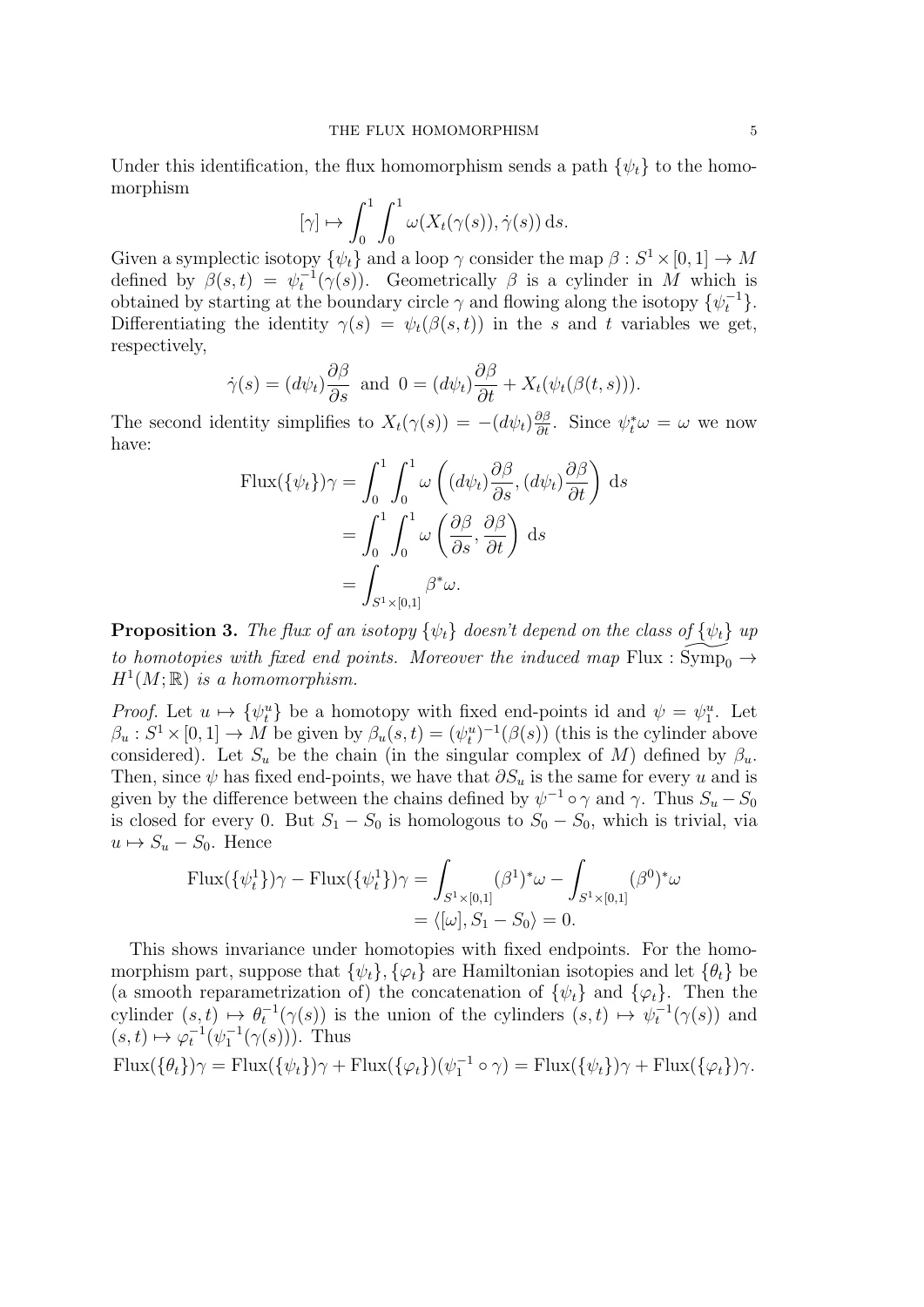The last equality follows from the fact that  $\gamma$  and  $\psi_1 \circ \gamma$  are the same in the fundamental group since they are homotopic via  $t \mapsto \psi_t \circ \gamma$ .

Note that if  $X \in \chi^{\text{symp}}(M,\omega)$  and  $\psi_t$  is the flow of X then  $\text{Flux}(\{\psi_t\}) = [\iota(X)\omega].$ Since  $\omega$  is non-degenerate for any  $[\alpha] \in H^1(M; \mathbb{R})$  there is X such that  $\iota(X)\omega = \alpha$ (and since  $\alpha$  is closed X is symplectic). This shows that the flux homomorphism is surjective.

We now want to understand the kernel of Flux. Recall that Flux is supposed to integrate the map  $X \mapsto [\iota(X)\omega]$ , which has kernel  $\chi^{\text{ham}}(M,\omega)$ . Thus we expect the following result:

<span id="page-5-0"></span>**Theorem 4.** A symplectic isotopy  $\{\psi_t\}$  has flux 0 if and only if it's homotopic with fixed end points to a Hamiltonian isotopy.

In particular  $\psi$  is a Hamiltonian symplectomorphism if and only if there is symplectic isotopy  $\{\psi_t\}$  such that  $\psi_0 = id$ ,  $\psi_1 = \psi$  and  $Flux(\{\psi_t\}) = 0$ .

Proof. The only if part is obvious since the flux is invariant with respect to homotopies with fixed end points and a Hamiltonian isotopy has flux 0 because  $[\iota(X_t)\omega] = 0$  for the infinitesimal generator  $X_t$  of a Hamiltonian isotopy.

For the if part, suppose that  $\int_0^1 \iota(X_t) \omega dt = dF$ . We divide the proof in two steps:

Step 1: We may assume that  $F = 0$ .

Indeed let  $\varphi_t$  be the Hamiltonian flow of  $-F$ . Since the path  $t \mapsto \varphi_t \circ \psi$  is Hamiltonian (where  $\psi = \psi_1$ ) it's enough to prove the result for the isotopy

$$
t \mapsto \begin{cases} \psi_{2t} & \text{if } t \le 1/2 \\ \psi \circ \varphi_{2t-1} & \text{if } t > 1/2 \end{cases}.
$$

Indeed if we find a Hamiltonian isotopy homotopic to the above concatenation then we can concatenate it with  $\{\varphi_{1-t} \circ \psi\}$  to get a Hamiltonian isotopy homotopic with fixed end points to the original one.

Moreover if  $X_t$  is the infinitesimal generator of the concatenation then

$$
\int_0^1 \iota\left(\widetilde{X}_t\right) \omega \, \mathrm{d}t = \int_0^{1/2} \iota(2X_{2t}) \omega \, \mathrm{d}t + \int_{1/2}^1 (-2dF) \, \mathrm{d}t = 0.
$$

This shows we may assume  $F = 0$  and hence by the non-degeneracy of  $\omega$  it follows that  $\int_0^1 X_t dt = 0$ .

Step 2: The claim is true if  $F = 0$ , and hence  $\int_0^1 X_t dt = 0$ .

Take  $Y_t = -\int_0^t X_\tau \, d\tau$ . For each t let  $s \mapsto \theta_t^s$  be the flow of the (constant) vector field  $Y_t$ . Since  $Y_0 = Y_1 = 0$  we have  $\theta_0^s = \theta_1^s = id$  for any s and trivially  $\theta_t^0 = id$ . Define now  $\phi_t = \theta_t^1 \circ \psi_t$  and we claim that this is the desired Hamiltonian isotopy.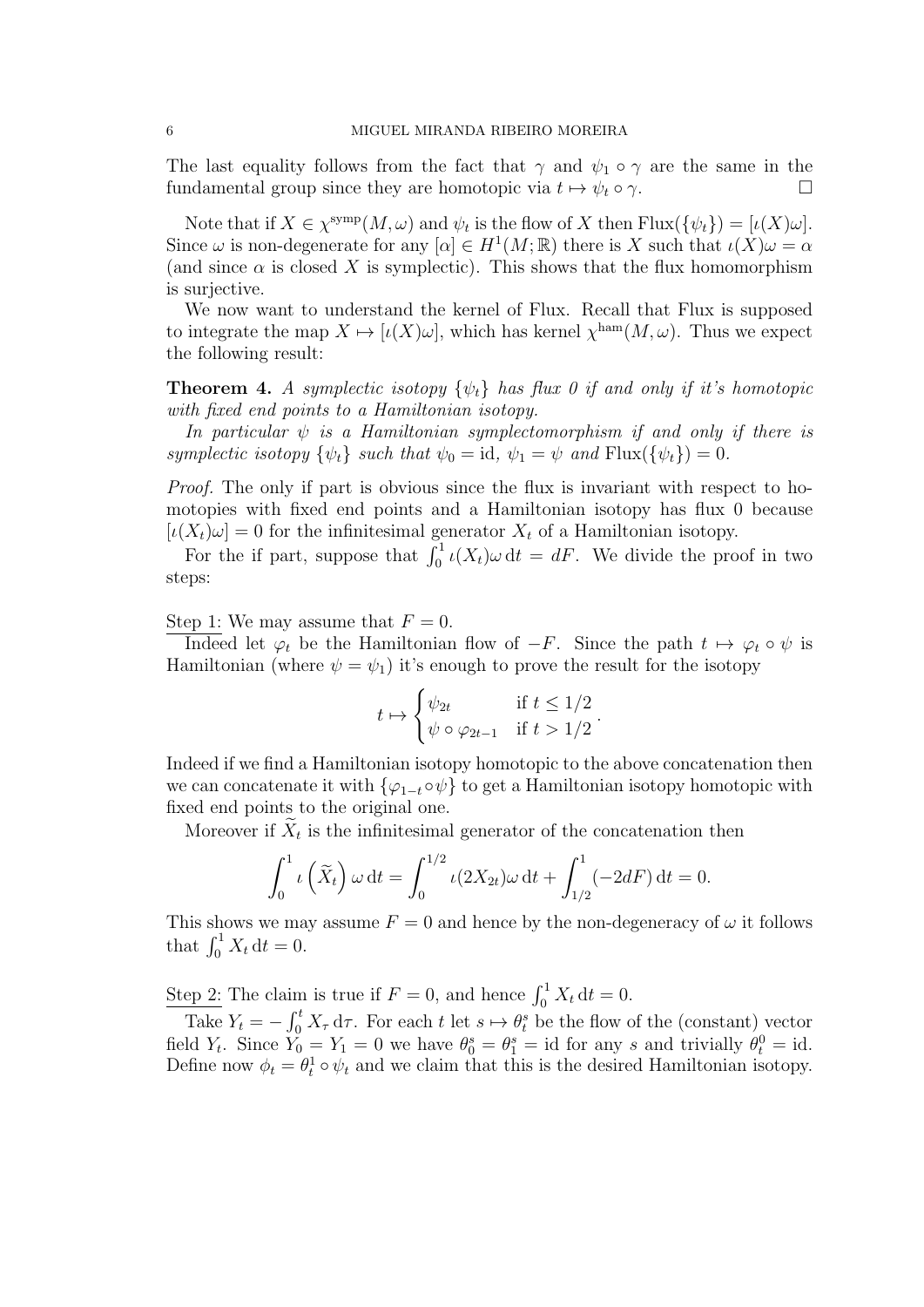Indeed it's homotopic with fixed end points to  $\{\psi_t\}$  via  $s \mapsto \theta_t^s \circ \psi_t$ . Now we have for any  $T \in [0, 1]$ 

Flux(
$$
\{\phi_t\}_{0\leq t\leq T}
$$
) = Flux( $\{\theta_t^1\}_{0\leq t\leq T}$ ) + Flux( $\{\psi_t\}_{0\leq t\leq T}$ )  
\n= Flux( $\{\theta_T^s\}_{0\leq s\leq 1}$ ) + Flux( $\{\psi_t\}_{0\leq t\leq T}$ )  
\n= [ $\iota(Y_t)\omega$ ] +  $\int_0^T [\iota(X_t)\omega] dt = 0$ .

The first equality comes from the fact that Flux is a homomorphism and the second from the invariance with respect to homotopies with fixed end points by noticing that  $\{\theta_t^1\}_{0\leq t\leq T}$  and  $\{\theta_T^s\}_{0\leq s\leq T}$  are homotopic. From the equality follows that  $\phi_t$  is Hamiltonian: if  $Z_t$  is its infinitesimal generator then  $\int_0^T \left[\iota(Z_t)\omega\right] dt = 0$  for every  $T \in [0, 1]$ , and thus  $[\iota(Z_t)\omega] = 0$ .

<span id="page-6-1"></span>Remark 2. Since the construction is canonical, it defines a map

 $\mathcal{H}$ : {symplectic isotopies with Flux = 0 from 1 to  $\psi$ }  $\rightarrow$ {hamiltonian isotopies from 1 to  $\psi$ }

such that  $\mathcal{H}(\{\psi_t\})$  is homotopic with fixed end points to  $\{\psi_t\}$ . Moreover it can be seen from the construction that if  $\{\psi_t\}$  is already Hamiltonian then the homotopy is via isotopies consisting of Hamiltonian symplectomorphisms (indeed  $\theta_t^s$  is Hamiltonian for every  $s, t \in [0, 1]$ ; we will see later in theorem [9](#page-8-0) that these isotopies must then be Hamiltonian isotopies. This remark will later be useful in the proof of proposition [10.](#page-9-0)

Note that this result can be used to show the following slightly more general fact (which is called deformation lemma in [\[11\]](#page-14-0)).

**Corollary 5.** Any symplectic isotopy  $\{\psi_t\}$  is homotopic with fixed end points to  $\{\widetilde{\psi}_t\}$  such that  $[\iota\left(\widetilde{X}_s\right)\omega] = \text{Flux}(\{\psi_t\})$  doesn't depend on s.

We now turn to understanding how the flux behaves near the identity, in particular in the neighborhood  $\mathcal{U} \subseteq \text{Symp}(M,\omega)$  of  $\text{id}_M$  we defined earlier in which we can identify symplectomorphisms with closed forms. In order to do this we compute the flux in a exact symplectic manifold (as is the case of  $T^*Q$ ).

<span id="page-6-0"></span>**Lemma 6.** If  $\omega = -d\lambda$  (i.e. M is exact) and  $\{\psi_t\}$  is a compactly supported symplectic isotopy then

$$
\text{Flux}(\{\psi_t\})) = [\lambda - \psi_1^* \lambda].
$$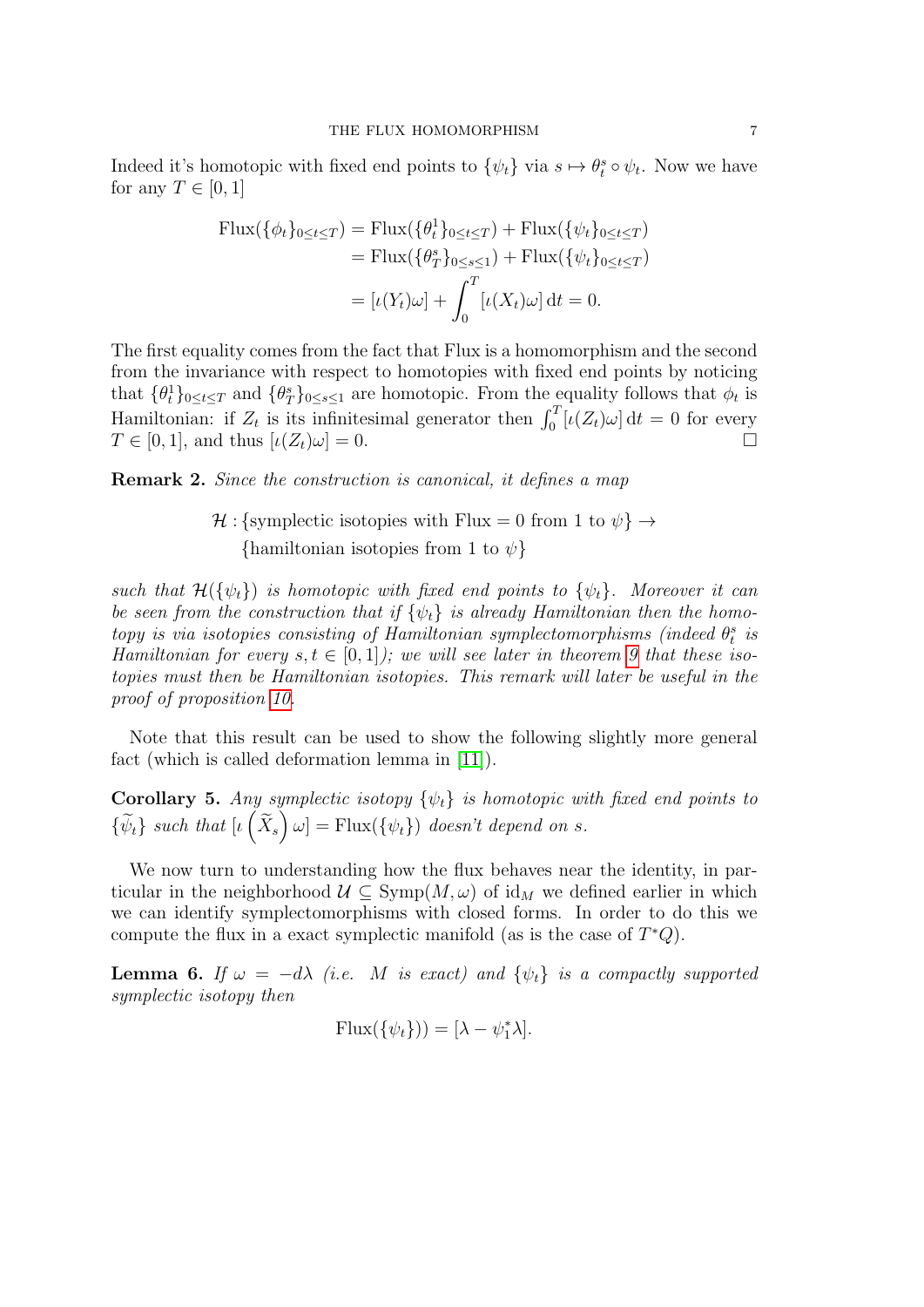Proof. We use Cartan magical formula to compute as follows

$$
[\iota(X_t)\omega] = -[\iota(X_t)d\lambda] = -[\mathcal{L}_{X_t}\lambda] = -\left[\frac{d}{ds}_{|s=t}(\psi_s \circ \psi_t^{-1})^*\lambda\right]
$$

$$
= -\left[(\psi_t^{-1})^*\frac{d}{ds}_{|s=t}\psi_s^*\lambda\right] = -\left[\frac{d}{ds}_{|s=t}\psi_s^*\lambda\right].
$$

Note that in the third equality we used that  $X_t$  is the vector field tangent to  $s \mapsto \psi_s \circ \psi_t^{-1}$  at  $s = t$  and in the fourth we used that  $\psi_t^{-1} \simeq id$ . Now integrating from  $t = 0$  to  $t = 1$  gives the desired result.

<span id="page-7-0"></span>**Proposition 7.** Suppose that  $\{\psi_t\}$  is a symplectic isotopy such that  $\psi_t \in \mathcal{U}$  for every  $t \in [0, 1]$ . Then  $\text{Flux}(\{\psi_t\}) = -[\sigma_1]$  where  $\sigma_t = \mathcal{C}(\psi_t)$ .

In particular  $\{\psi_t\}$  is a Hamiltonian isotopy if and only if the forms  $\sigma_t$  are exact.

*Proof.* Let  $\iota : M \to T^*M$  be the inclusion of M as the zero section and let  $i \Delta : M \to M \times M$  be the inclusion as the diagonal, that is,  $\iota(x) = (x, x)$ . Recall that we have the map  $\Phi : \mathcal{N}(\Delta) \to T^*M$  defined earlier, which is a symplectomorphism onto its image, and that  $\iota = \Phi \circ \iota_{\Delta}$ . Define in a neighborhood of  $M_0 \subseteq T^*M$  the local isotopy  $\Psi_t = \Phi \circ (\mathrm{id} \times \psi_t) \circ \Phi^{-1}$ .

Note that by definition of C we have  $\Phi(\text{graph}(\psi_t)) = \text{graph}(\sigma_t)$ , thus there is diffeomorphism  $f_t: M \to M$  such that  $\Psi_t \circ \iota = \sigma_t \circ f_t$ . The diffeomorphism  $f_t$  is given by  $f_t(x) = \pi(\Phi(x, \psi_t(x)))$  where  $\pi : T^*M \to M$  is the canonical projection. We compute now the flux using lemma [6.](#page-6-0) Recall that  $T^*M$  is a symplectic manifold with symplectic form  $-d\lambda_{\text{can}}$ .

Flux(
$$
\{\psi_t\}
$$
) =  $\iota_{\Delta}^*$ Flux( $\{\text{id} \times \psi_t\}$ ) =  $\iota_{\Delta}^* \Phi^* \text{Flux}(\{\Psi_t\}) = \iota^* \text{Flux}(\{\Psi_t\})$   
=  $\iota^* [\lambda_{\text{can}} - \Psi_1^* \lambda_{\text{can}}] = -[\iota^* \Psi_1^* \lambda_{\text{can}}] = -[f_1^* \sigma_1^* \lambda_{\text{can}}]$   
=  $-[\sigma_1^* \lambda_{\text{can}}] = -[\sigma_1].$ 

Besides lemma [6](#page-6-0) we used here that  $\iota^* \lambda_{\text{can}} = 0$  (since  $M_0$  is a Lagrangian submanifold of  $T^*M$ ), that  $f_1 \simeq f_0 = id$  and that  $\sigma^* \lambda_{\text{can}} = \sigma$  for any 1-form  $\sigma$  on M. This shows the result we wanted.  $\square$ 

In order to study the obstruction to a symplectomorphism (in the connected component of the identity) being Hamiltonian we would like to descend the flux homomorphism to Symp<sub>0</sub>. Hence, we consider the group  $\Gamma_{\omega}$  defined by

$$
\Gamma_{\omega} = \text{Flux}(\pi_1(\text{Symp}_0(M, \omega))) \subseteq H^1(M; \mathbb{R}).
$$

Here  $\pi_1(\mathrm{Symp}_0(M, \omega)) \subseteq \widetilde{\mathrm{Symp}}_0(M, \omega)$  denotes the pre-image of the identity with respect to the projection  $\text{Symp}_0 \to \widetilde{\text{Symp}}_0$ . Now the flux homomorphism descends to

 $\text{Flux}: \text{Symp}_0(M, \omega) \to H^1(M; \mathbb{R})/\Gamma_{\omega}.$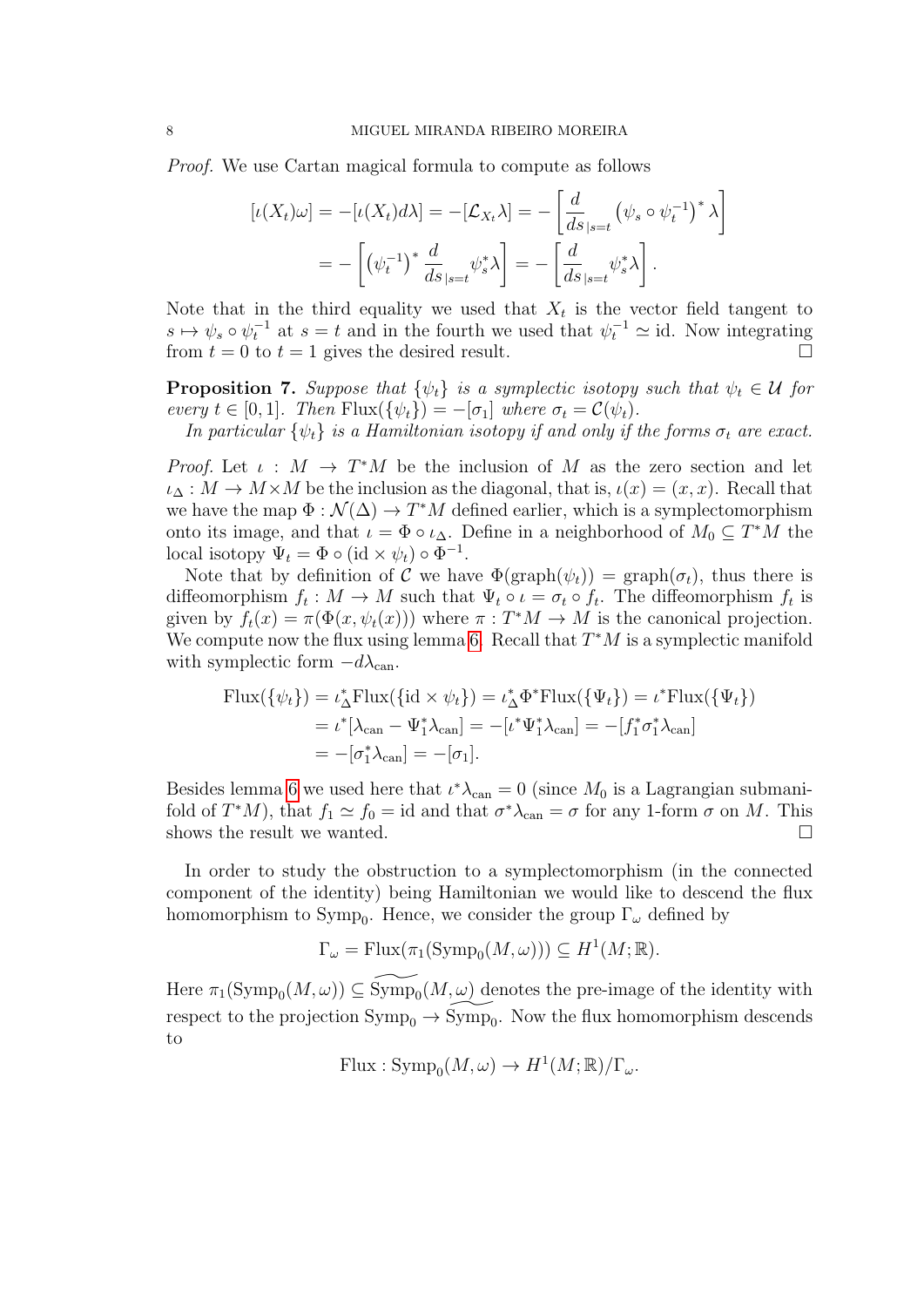**Remark 3.** Suppose that  $\{\psi_t\} \in \pi_1(\text{Symp}(M,\omega))$  is a loop, that is  $\psi_1 = \psi_0 = \text{id}$ . Then the map  $\beta$  we defined earlier by  $\beta(s,t) = \psi_t^{-1}(\gamma(s))$  is actually a map from the torus since  $\beta(1,s) = \beta(0,s) = \gamma(s)$ , and thus

$$
\text{Flux}(\{\psi_t\})\gamma = \int_{S^1 \times S^1} \beta^* \omega \in P_\omega
$$

where  $P_{\omega} = \langle [\omega], H^2(M; \mathbb{Z}) \rangle$  is the set of possible symplectic areas of closed surfaces embedded in M.

Hence  $\text{Flux}(\{\psi_t\}) \in H^1(M; P_\omega)$  for any loop  $\{\psi_t\}$ , that is,  $\Gamma_\omega \subseteq H^1(M; P_\omega)$ . In particular  $\Gamma_{\omega}$  is countable because  $P_{\omega}$  is a countable subset of  $\mathbb{R}$ .

Note now that proposition [7](#page-7-0) says that if  $\psi$  is the endpoint of a small Hamiltonian isotopy (more precisely a Hamiltonian isotopy  $\{\psi_t\}$  such that  $\psi_t \in \mathcal{U}$  for every t) then  $[\sigma] = [\mathcal{C}(\psi)] = -\text{Flux}(\{\psi_t\}) = 0$ . However, we can have a small Hamiltonian symplectomorphism  $\psi$  for which there are no small Hamiltonian isotopies connecting it to the identity. In that case  $\sigma$  doesn't have to be exact, but the following proposition says it must belong to  $\Gamma_{\omega}$ .

<span id="page-8-1"></span>**Proposition 8.** If  $\psi \in \mathcal{U} \subseteq \text{Symp}_0(M, \omega)$  (that is,  $\psi$  is  $C^1$ -close to the identity) and  $\sigma = \mathcal{C}(\psi) \in \Omega^1(M)$  then

 $\psi \in \text{Ham}(M, \omega)$  if and only if  $[\sigma] \in \Gamma_{\omega}$ .

Proof. The main point here is the following: an isotopy with small end-point can be concatenated with a small isotopy to give a loop. To prove the only if part suppose that  $\psi = \psi_1$  is the end point of a Hamiltonian isotopy  $\{\psi_t\}$ . Let  $\varphi_t \in \mathcal{U}$ be such that  $\mathcal{C}(\varphi_t) = t\sigma$ , so in particular  $\varphi_1 = \psi_1$  and thus  $\varphi_t^{-1} \circ \psi_t$  is a loop. Hence, because  $\{\psi_t\}$  is Hamiltonian and by proposition [7](#page-7-0) we have

$$
\Gamma_{\omega} \ni \text{Flux}(\{\varphi_t^{-1} \circ \psi_t\}) = -\text{Flux}(\{\varphi_t\}) + \text{Flux}(\{\psi_t\}) = [\sigma].
$$

For the if part, suppose that  $[\sigma] \in \Gamma_\omega$  and let  $\{\theta_t\}$  be a loop such that  $Flux(\{\theta_t\}) =$ [ $\sigma$ ] and again let  $\{\varphi_t\}$  be such that  $\mathcal{C}(\varphi_t) = t\sigma$ . Then Flux $(\{\varphi_t \circ \theta_t\}) = 0$  and  $\varphi_1 \circ \theta_1 = \varphi_1 = \psi$ . By theorem [4](#page-5-0) there is a Hamiltonian isotopy homotopic to  $\{\varphi_t \circ \theta_t\}$  with fixed endpoints, hence  $\psi$  is Hamiltonian.

This result enables us to prove the following fundamental result about Hamiltonian symplectomorphisms: an isotopy by Hamiltonian symplectomorphisms is Hamiltonian.

<span id="page-8-0"></span>**Theorem 9.** Every isotopy  $\{\psi_t\}$  by Hamiltonian symplectomorphisms (i.e. such that  $\psi_t \in \text{Ham}(M, \omega)$  for every t) is a Hamiltonian isotopy.

*Proof.* To show that  $X_{t_0}$  is Hamiltonian we may consider instead the isotopy  $\{\psi_{t+t_0} \circ \psi_{t_0}^{-1}\}\$  to prove this only in the case  $t_0 = 0$  and  $\psi_0 = id$ . Then, for small  $t \leq \epsilon$  we have  $\psi_t \in \mathcal{U}$  and since  $\psi_t \in \text{Ham}(M, \omega)$  by proposition [8](#page-8-1) we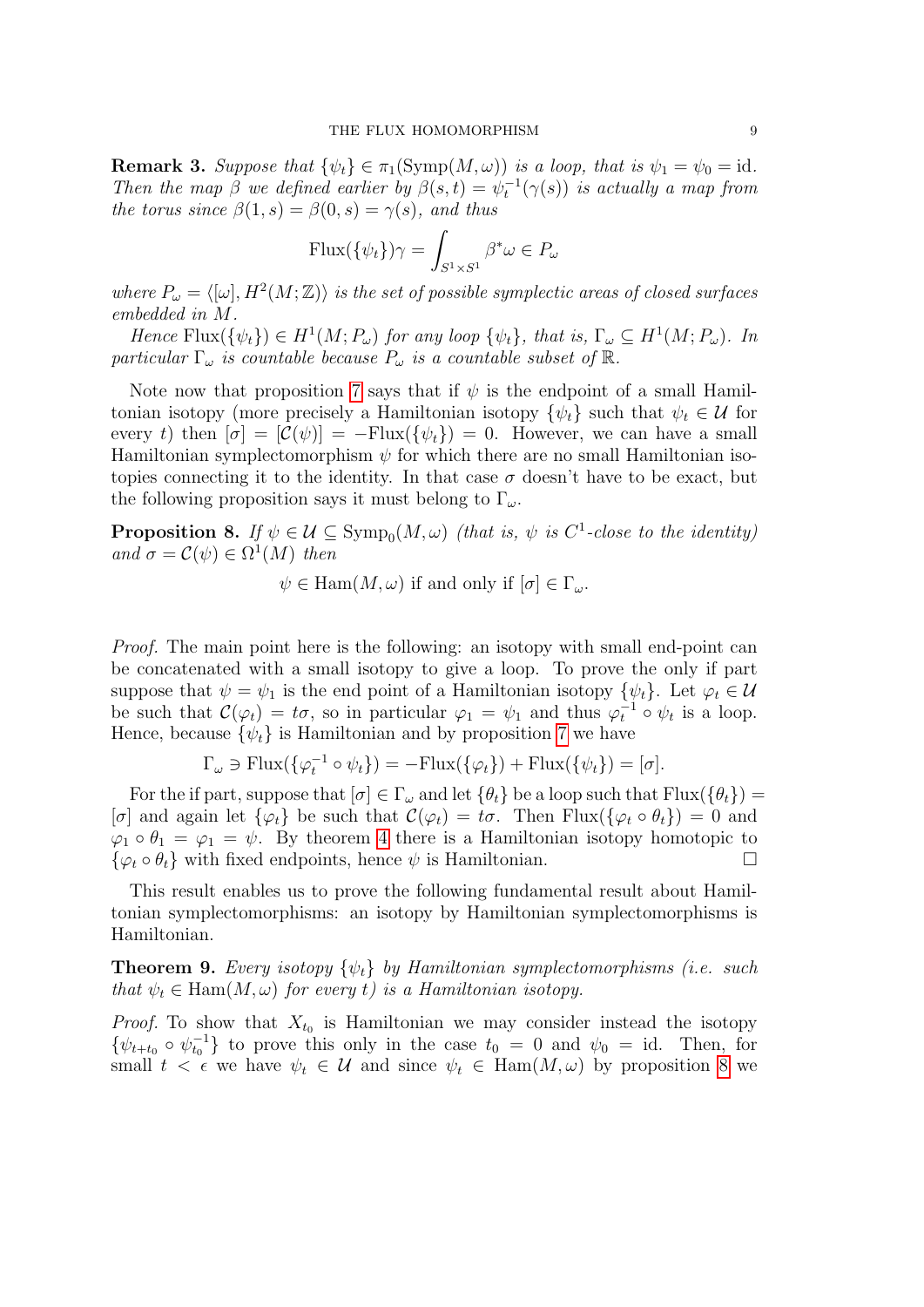have  $[\mathcal{C}(\psi_t)] \in \Gamma_\omega$ . But  $\Gamma_\omega$  is countable, hence  $[\mathcal{C}(\psi_t)]$  is constant for  $t < \epsilon$ . By proposition [7](#page-7-0) we now have for  $0 \leq t < \epsilon$ 

$$
\int_0^t [\iota(X_s)\omega] ds = \text{Flux}(\{\psi_t\}_{0 \le s \le t}) = -[\mathcal{C}(\psi_t)] = 0.
$$

Taking the derivative at  $t = 0$  gives  $[\iota(X_0)\omega] = 0$ , thus  $X_0$  is Hamiltonian as desired.

Recall that  $\text{Ham}(M, \omega)$  is "morally" the maximal leaf through id tangent to the left-invariant distribution given by the Lie sub-algebra  $\chi^{\text{ham}}(M,\omega)$ . This last result says that  $\text{Ham}(M, \omega)$  is actually tangent to this distribution (at least, for now, only in some sense, because we don't know yet that  $\text{Ham}(M, \omega)$  is a manifold).

<span id="page-9-0"></span>Proposition 10. The 3 rows of the following diagram are exact sequences:



*Proof.* We begin by proving that  $\widetilde{Ham}(M, \omega)$  includes in  $\widetilde{\mathrm{Symp}}_0(M, \omega)$  (we remark that this part was not shown if [\[7\]](#page-13-0), although it doesn't appear to be straightforward). This is saying the following: given any isotopies  $\{\psi_t^0\}$ ,  $\{\psi_t^1\} \subseteq \text{Ham}(M,\omega)$ (by the last theorem this is equivalent to  $\{\psi_t^0\}$ ,  $\{\psi_t^1\}$  being Hamiltonian isotopies) which are homotopic with fixed end points via symplectic isotopies are actually homotopic via Hamiltonian isotopies. Indeed, if  $s \mapsto {\psi_t^s}$  is such a homotopy via symplectic isotopies then consider  $s \mapsto \mathcal{H}(\{\psi_t^s\})$  where  $\mathcal{H}$  is the map defined in remark [2;](#page-6-1) note that  $Flux(\{\psi_t^s\}) = Flux(\{\psi_t^0\}) = 0$  because  $\{\psi_t^0\}$  is Hamiltonian, making  $\mathcal{H}(\{\psi_t^s\})$  well defined. The homotopy  $s \mapsto \mathcal{H}(\{\psi_t^s\})$  is via Hamiltonian isotopies and is between  $\mathcal{H}(\{\psi_t^0\})$  and  $\mathcal{H}(\{\psi_t^1\})$ . Since  $\{\psi_t^0\}, \{\psi_t^1\}$  are Hamiltonian, from the construction of  $H$  we get homotopies with fixed end points via Hamiltonian isotopies from  $\mathcal{H}(\{\psi_t^0\})$  to  $\{\psi_t^0\}$  and from  $\mathcal{H}(\{\psi_t^1\})$  to  $\{\psi_t^1\}$ . This shows the desired.

The fact that the image of  $\widetilde{Ham}$  in  $\widetilde{Symp_0}$  is the kernel of Flux is the content of theorem [4](#page-5-0) together with theorem [9;](#page-8-0) the later says that  $\text{Ham}(M, \omega)$  consists in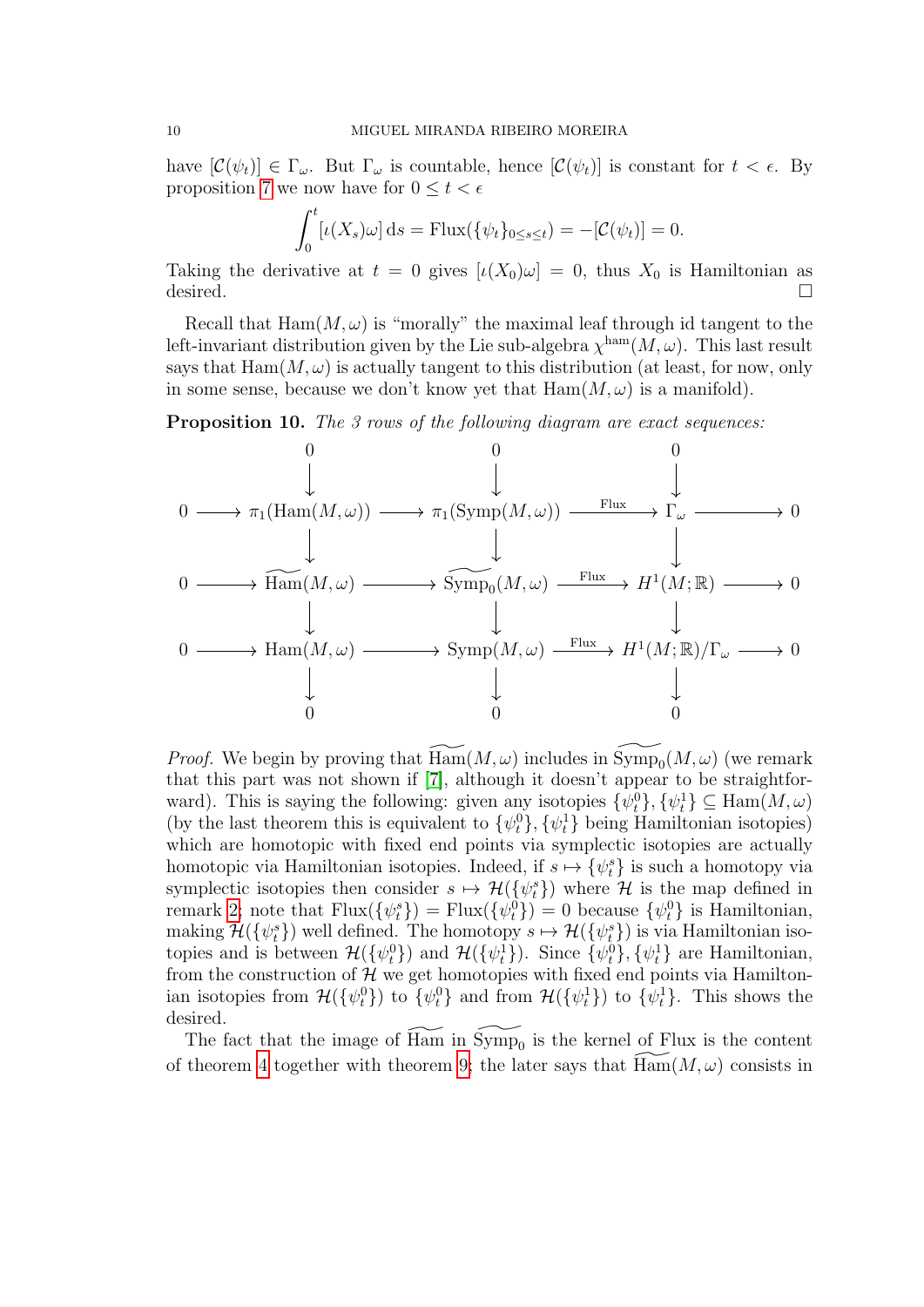the classes of Hamiltonian isotopies. The surjectivity of Flux was already shown earlier as well, and this gives the exactness of the second row.

The fact that the first row is exact follows from the exactness of the second one in a straightforward way, and the surjectivity part is just the definition of  $\Gamma_{\omega}$ . At last, the exactness of the third follows from the Nine Lemma considering that the whole diagram commutes and that the vertical sequences are trivially exact.

**Remark 4.** Since  $\Gamma_{\omega}$  is countable  $\pi_k(\Gamma_{\omega})$  is trivial for  $k > 0$ . By the long exact sequence of homotopy groups induced by

 $0 \longrightarrow \Gamma_{\omega} \longrightarrow H^1(M; \mathbb{R}) \longrightarrow H^1(M; \mathbb{R})/\Gamma_{\omega} \longrightarrow 0$ 

it follows that  $\pi_k(H^1(M;\mathbb{R})/\Gamma_\omega)$  is trivial for  $k>1$ . Now by the sequence

$$
0 \longrightarrow \text{Ham}(M,\omega) \longrightarrow \text{Symp}_0(M,\omega) \longrightarrow H^1(M;\mathbb{R})/\Gamma_\omega \longrightarrow 0
$$

we get that the inclusion  $\text{Ham}(M, \omega) \hookrightarrow \text{Symp}(M, \omega)$  induces isomorphisms on  $\pi_k$ for every  $k \geq 2$ .

# 4. The Flux Conjecture

A very important question regarding the group of Hamiltonian diffeomorphisms is whether it's actually a Lie subgroup of  $\text{Symp}(M,\omega)$ . Note that for finite dimensional Lie groups (or, more generally, Banach ones) this would be automatic. Indeed if the Frobenius theorem was applicable then the left-invariant distribution induced by the Lie sub-algebra  $\chi^{\text{ham}}(M,\omega)$  would be integrable and  $\text{Ham}(M,\omega)$ (it's involutive because  $\chi^{\text{ham}}(M,\omega)$  is a Lie algebra) would be a leaf of this distribution. However, Frobenius theorem doesn't apply for Fréchet manifolds so the problem in this setup is much more subtle.

Remark 5. The correspondence between Lie sub-algebras and Lie subgroups can be partially recovered when the group is locally exponential, that is, it admits an exponential and the exponential is a local diffeomorphism. Unfortunately, this is not the case of  $\text{Symp}(M, \omega)$  as the following argument by Leonardo Macarini shows.

Take  $X \in \chi^{\text{ham}}(M,\omega)$  a Hamiltonian autonomous vector field with a 1-periodic orbit  $\varphi_t^X(p)$  passing through  $p \in M$  and let  $f = \varphi_{1/k}^X$  with  $k \in \mathbb{Z}$  large enough. Then f has a k-periodic point and for large enough  $k$  it's  $C^1$ -close to id. Now perturb f to a symplectomorphism g such that p is still a k-periodic point but is now non-degenerate, i.e.  $(dg^k)_x - I$  is invertible.

Then g (which is arbitrarily  $C^1$ -small) can't be the time 1 map of an autonomous vector field, and hence isn't in the image of  $\exp : \chi^{\text{symp}}(M,\omega) \to \text{Symp}(M,\omega)$ , showing that exp is not locally surjective. Indeed if  $g = \varphi_1^Y$  then p is a fixed point of  $g^k = \varphi_k^Y$ ; but it's clear that  $Y_p$  is in the kernel of  $(d\varphi_k^Y)_p - I$ , hence p is not non-degenerate, getting us a contradiction.

The following proposition shows that the group of Hamiltonian diffeomorphisms being a Lie subgroup is equivalent to  $\Gamma_{\omega}$  being discrete.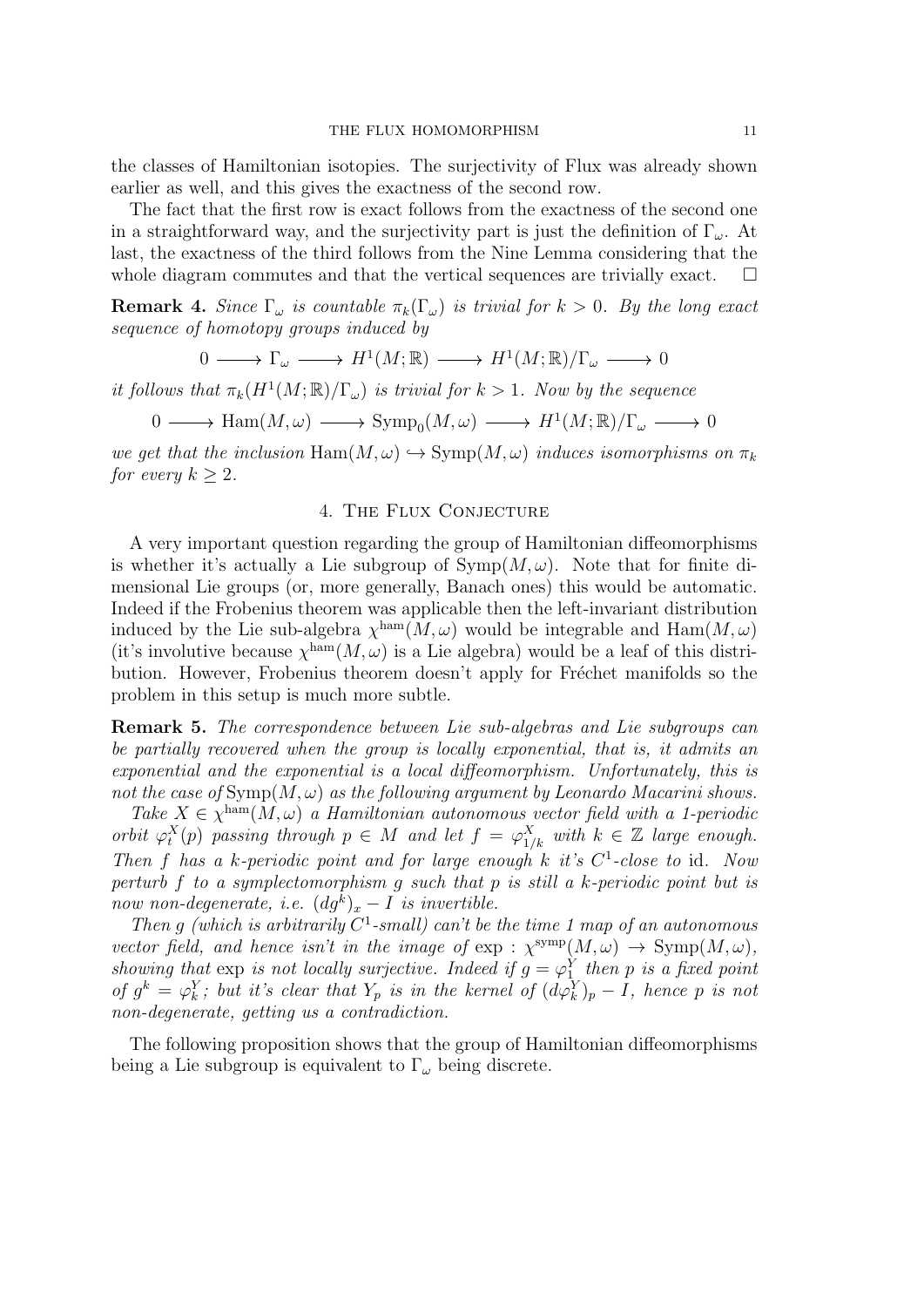Proposition 11. The following three statements are equivalent:

- (1) Ham $(M, \omega)$  is a submanifold of Symp $(M, \omega)$ ;
- (2) Ham $(M, \omega)$  is C<sup>1</sup>-closed in Symp $(M, \omega)$ ;
- <span id="page-11-0"></span>(3)  $\Gamma_{\omega}$  is discrete in  $H^{1}(M;\mathbb{R})$ .

*Proof.* Consider again the local model  $\mathcal{C}: \mathcal{U} \to \mathcal{V} \subseteq \Omega^1(M)$  for the group of symplectomorphisms. If  $\Gamma_{\omega}$  is discrete we may restrict U and V so that the following holds: if  $\sigma \in V$  and  $[\sigma] \in \Gamma_\omega$  then  $[\sigma] = 0$ . Then we have  $\mathcal{C}(\mathcal{U} \cap \text{Ham}(M,\omega)) =$  $\mathcal{V} \cap {\sigma : [\sigma] = 0}$ . This immediately shows that  $\text{Ham}(M, \omega)$  is a submanifold (by homogeneity a local chart around id gives local charts everywhere) modeled on the exact 1-forms. Moreover it shows that  $\mathcal{U} \cap \text{Ham}(M, \omega)$  is closed in U, and from this follows that  $\text{Ham}(M,\omega)$  is closed in  $\text{Symp}_0(M,\omega)$ . Indeed if Ham  $\Rightarrow \psi_n \to \psi \in \text{Symp}_0$  for large enough N we have  $\psi \circ \psi_N^{-1} \in \mathcal{U}$  and this is the limit of  $\psi_n \circ \psi_N^{-1} \in \text{Ham}(M, \omega) \cap \mathcal{U}$  (again for large n), so  $\psi \circ \psi_N^{-1} \in \text{Ham}$  and thus  $\psi \in$  Ham. This shows that (3) implies (1) and (2).

Suppose now that (3) does not hold. Then  $\Gamma_{\omega}$  is a non-discrete subgroup of  $H^1(M;\mathbb{R}) \cong \mathbb{R}^{\beta_1}$ , hence  $\Gamma_\omega$  is not closed and, moreover, there are arbitrarily small elements in cl  $\Gamma_{\omega} \setminus \Gamma_{\omega}$ . This shows that

$$
\mathcal{C}(\mathcal{U}\cap\text{Ham}(M,\omega))=\mathcal{V}\cap\{\sigma:[\sigma]\in\Gamma_\omega\}
$$

is the union of an infinite number of accumulating affine subspaces intersected nontrivially with V, thus it's not a submanifold of V and this shows that  $\text{Ham}(M,\omega)$ can't be a submanifold as well. Hence (1) implies (3).

It remains to show that (2) implies (3). Again suppose that (3) doesn't hold. Then we can find a sequence  $\sigma_n \in \mathcal{U}$  such that  $[\sigma_n] \in \Gamma_\omega$  and  $\sigma_n \to \sigma$  with  $[\sigma] \notin \Gamma_\omega$ . Then let  $\psi_n = C^{-1}(\sigma_n)$ ,  $\psi = C^{-1}(\sigma)$  and we get  $\psi_n \to \psi$ ,  $\psi_n \in \text{Ham}(M, \omega)$  and  $\psi \notin \text{Ham}(M, \omega)$ . This shows that  $\text{Ham}(M, \omega)$  isn't closed and thus that (2) implies  $(3)$ .

The fact that any of this statements was true for any closed symplectic manifold  $(M, \omega)$  was known as the flux conjecture and is now proven by Ono in [\[10\]](#page-13-3).

**Theorem 12** (K. Ono, 2006). The flux conjecture is true. That is, for any closed symplectic manifold  $(M, \omega)$  the three assertions in [11](#page-11-0) are true.

The proof uses hard methods of modern symplectic topology, namely Floer-Novikov cohomology of paths of symplectomorphisms (non-necessarily Hamitonian). However, the following stronger conjecture is still an open problem:

**Conjecture 1.** The subgroup  $\text{Ham}(M, \omega)$  is  $C^0$ -closed in  $\text{Symp}_0(M, \omega)$ .

For some partial results in this direction see [\[6\]](#page-13-4) and [\[3\]](#page-13-5).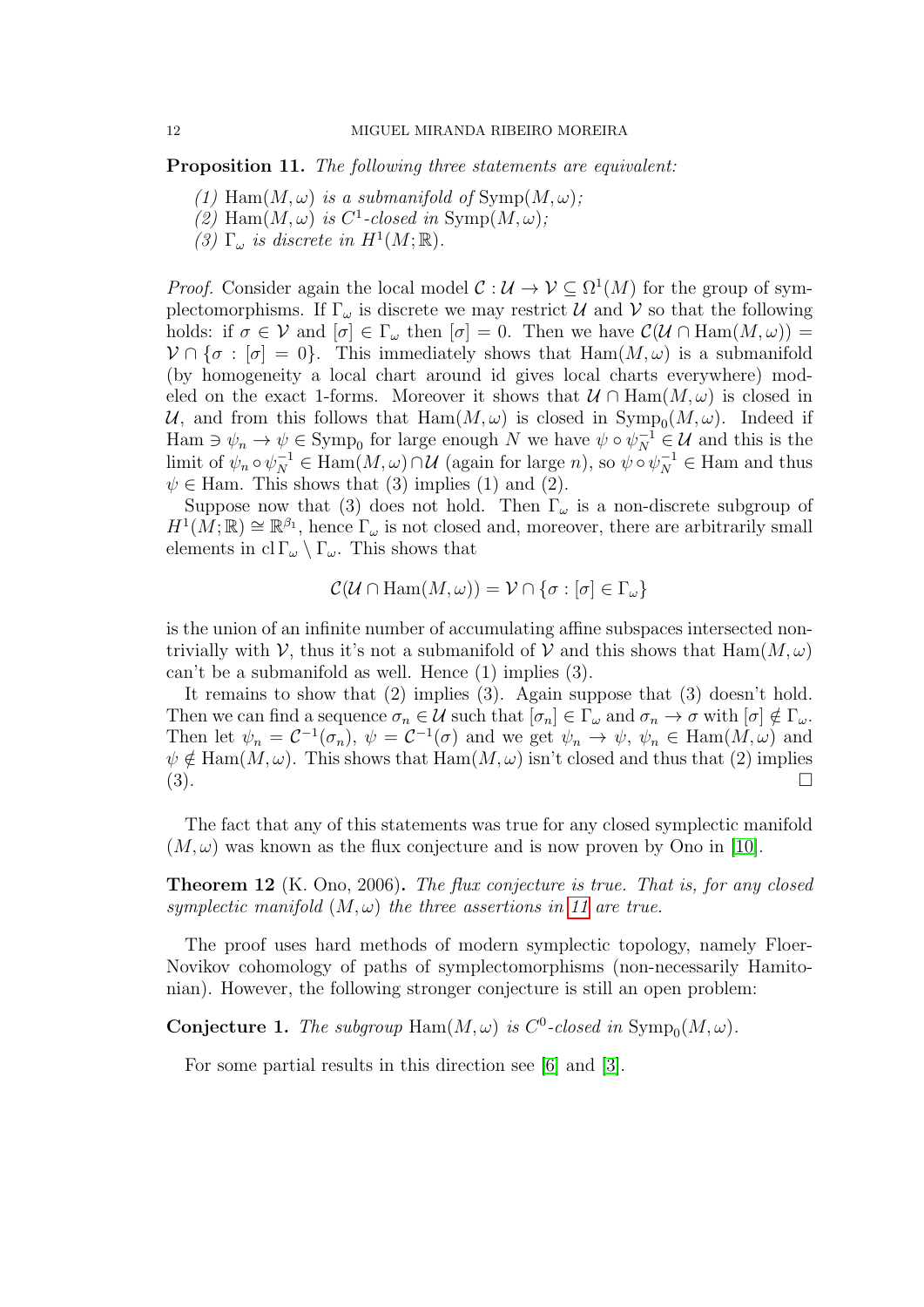#### THE FLUX HOMOMORPHISM 13

#### 5. Other results concerning Ham

Here we mention a couple of interesting results results about the group of Hamiltonian symplectomorphisms withouth much detail. A very nice result is the following:

<span id="page-12-0"></span>**Theorem 13** (Banyaga). If  $(M, \omega)$  is a closed symplectic manifold then Ham $(M, \omega)$ is simple.

This theorem was proven in [\[1\]](#page-13-6) and follows from two results. The first is a general argument due to Epstein (see [\[4\]](#page-13-7)) that shows that, for certain general groups  $G$ of homeomorphisms,  $[G, G]$  is simple. This general argument applies for instance to  $G = \text{Diff}_0(M)$  and  $G = \text{Symp}_0(M, \omega)$ . In the case of diffeomorphisms, it's proven (for instance in  $[5]$ , using a deep result of Herman) that if M is closed then  $[\text{Diff}_0(M), \text{Diff}_0(M)] = \text{Diff}_0(M)$ . However, in the case of symplectomorphisms it's not true that  $\text{Symp}_0(M, \omega)$  is perfect (i.e. equal to its own commutator). Indeed we saw that

$$
\mathrm{Symp}_0(M,\omega)/\mathrm{Ham}(M,\omega)\cong H^1(M;\mathbb{R})/\Gamma_\omega
$$

which is abelian, hence

$$
[\operatorname{Symp}_0(M,\omega), \operatorname{Symp}_0(M,\omega)] \subseteq \operatorname{Ham}(M,\omega).
$$

But indeed we have equality, as was proven by Banyaga:

**Theorem 14** (Banyaga). If  $(M, \omega)$  is a closed symplectic manifold then

 $[\text{Symp}_0(M, \omega), \text{Symp}_0(M, \omega)] = \text{Ham}(M, \omega).$ 

This fact, combined with the general argument of Epstein, gives theorem [13.](#page-12-0)

In the non-compact case a different situation arises. First we have to restrict ourselves to compactly supported diffeomorphisms/symplectomorphisms as for instance  $\text{Diff}_0^c(M,\omega)$  is a normal subgroup of  $\text{Diff}_0(M,\omega)$ . But in this case it's no longer true that  $\text{Ham}^c(M,\omega)$  is simple. Indeed we can find another homomorphism from  $\text{Ham}^c(M,\omega)$  with non-trivial kernel, known as the Calabi homomorphism (or second Calabi homomorphism, being the Flux the first one).

To construct the Calabi homomorphism, we think again in  $\text{Ham}^c(M,\omega)$  is terms of its Lie algebra. This consists of the compactly supported Hamiltonian vector fields X. For such vector field there is  $H \in C^{\infty}(M)$  such that  $\iota(X)\omega = dH$ ; this H is unique as long as we ask that  $H$  has compact support. Thus we identify the Lie algebra of  $\text{Ham}^c(M, \omega)$  with  $C_c^{\infty}(M)$  with the Poisson bracket defined by

$$
\{f,g\} = \omega(X_f, X_g).
$$

Then the following map is a Lie algebra homomorphism:

$$
H \mapsto \int_M H \omega^n \in \mathbb{R}.
$$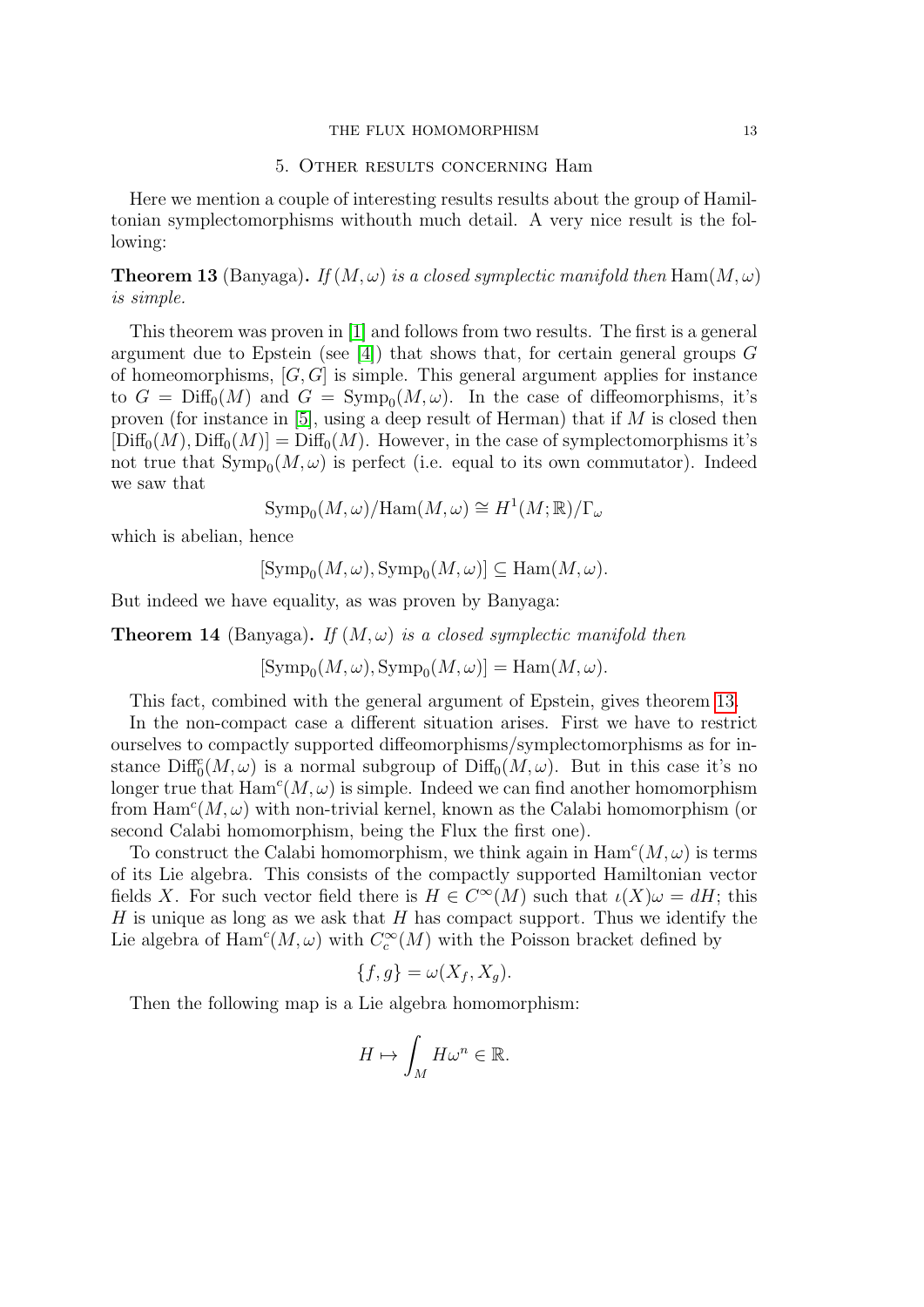Indeed the *n*-form  $\{f, g\} \omega^n$  can be seen to be exact and given by  $d(nfdg \wedge \omega^{n-1}),$ so  $\int_M {\{f, g\}} \omega^n = 0$ . Thus we can integrate this homomorphism to the universal cover  $\widetilde{\text{Ham}^c}(M, \omega)$ :

**Definition 3.** Let  $\{\psi_t\}$  be a compactly supported Hamiltonian isotopy generated by the compactly supported (time dependent) Hamiltonian  $H_t$ . Then we define

$$
\text{CAL}(\{\psi_t\}) = \int_0^1 \int_M H_t \omega^n \, \mathrm{d}t.
$$

It can be shown that this is invariant with respect to homotopies with fixed end points, so it gives a map  $\widetilde{\text{Ham}^c}(M, \omega) \to \mathbb{R}$ . Moreover this map is easily seen to be a surjective homomorphism. In analogy to what we did for the Flux homomorphism we can define  $\Lambda_{\omega}$  to be the image of  $\pi_1(\text{Ham}^c(M, \omega))$  under the Calabi homomorphism, and then we can descend it to a homomorphism

$$
CAL : \text{Ham}^c(M, \omega) \to \mathbb{R}/\Lambda_\omega.
$$

But now the kernel of the Calabi homomorphism is a normal subgroup of  $\text{Ham}^c(M,\omega)$ and it certainly contains its commutator (as  $\mathbb{R}/\Lambda_{\omega}$  is abelian). But actually it really is the commutator and is simple, as Banyaga also shows in [\[1\]](#page-13-6):

**Theorem 15.** If  $(M, \omega)$  is a non-compact symplectic manifold then

$$
\ker(\text{CAL}) = [\text{Ham}^c(M, \omega), \text{Ham}^c(M, \omega)]
$$

is a simple group.

#### **REFERENCES**

- <span id="page-13-6"></span>[1] Augustin Banyaga. Sur la structure du groupe des difféomorphismes qui préservent une forme symplectique. Commentarii Mathematici Helvetici, 53(1):174–227, 1978.
- [2] Augustin Banyaga. The structure of classical diffeomorphism groups, volume 400. Springer Science & Business Media, 2013.
- <span id="page-13-5"></span>[3] Lev Buhovsky. Towards the c0 flux conjecture. Algebraic & Geometric Topology, 14(6):3493– 3508, 2015.
- <span id="page-13-7"></span>[4] David BA Epstein. The simplicity of certain groups of homeomorphisms. Compositio Math, 22(2):165, 1970.
- <span id="page-13-8"></span>[5] Stefan Haller, Tomasz Rybicki, and Josef Teichmann. Smooth perfectness for the group of diffeomorphisms. *arXiv preprint math/0409605*, 2004.
- <span id="page-13-4"></span>[6] François Lalonde, Dusa McDuff, and Leonid Polterovich. On the flux conjectures.  $arXiv$ preprint dg-ga/9706015, 1997.
- <span id="page-13-0"></span>[7] Dusa McDuff and Dietmar Salamon. Introduction to symplectic topology. Oxford University Press, 1998.
- <span id="page-13-2"></span>[8] Karl-Hermann Neeb. Infinite-dimensional lie groups. PhD thesis, Quantifization and Harmonic Analysis, 2005.
- <span id="page-13-1"></span>[9] Karl-Hermann Neeb. Towards a lie theory of locally convex groups. Japanese Journal of Mathematics, 1(2):291–468, 2006.
- <span id="page-13-3"></span>[10] K Ono. Floer–novikov cohomology and the flux conjecture. Geometric And Functional Analysis, 16(5):981–1020, 2006.